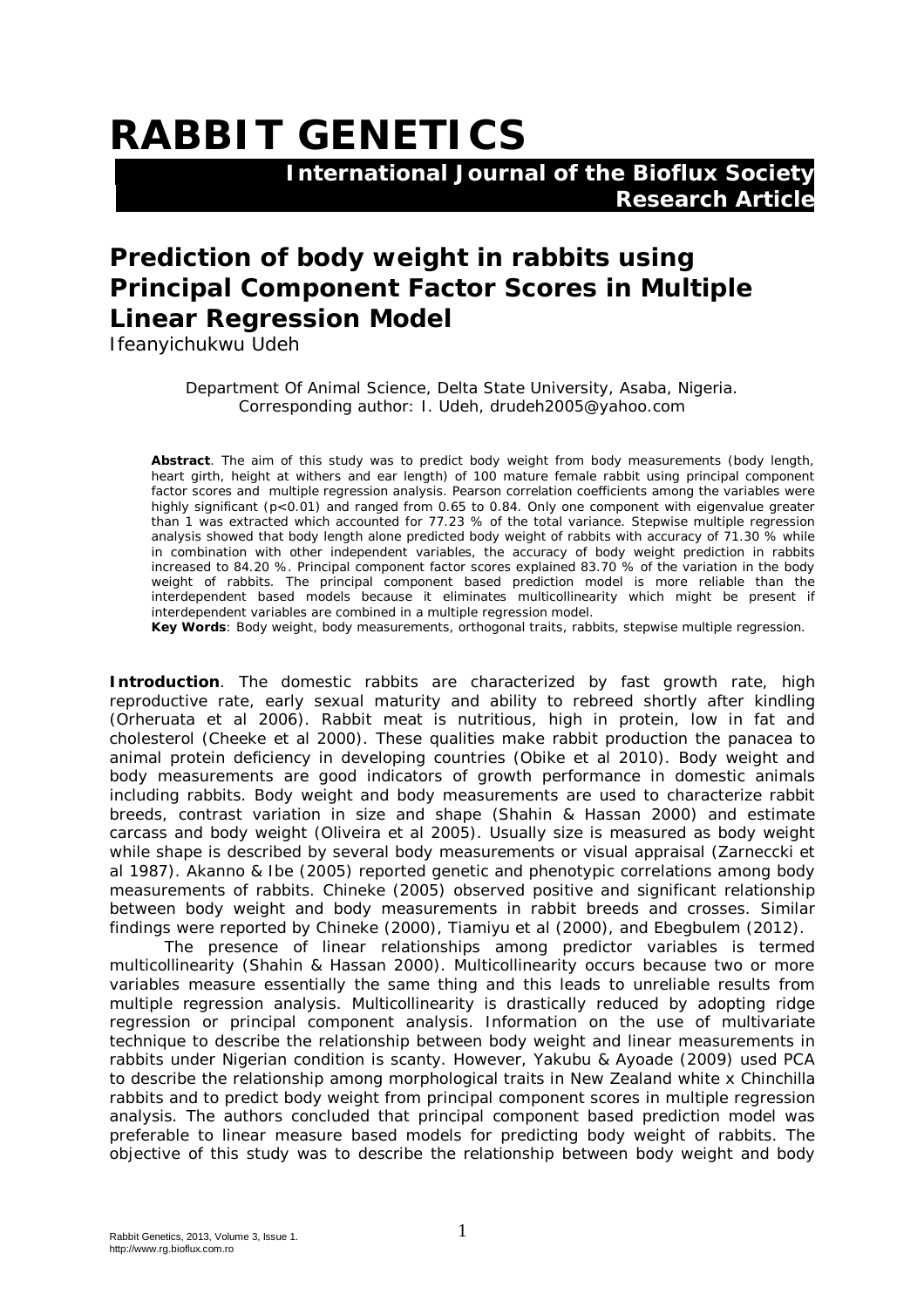measurements of chinchilla rabbits using principal components and to predict body weight based on the original and orthogonal traits.

## **Material and Method**

*Study location*. The study was conducted at the rabbitry unit of teaching and research farm, Department of Animals Science, Delta State University, Asaba Campus. The study area is located between longitude 60 $^{\circ}$  45<sup>1</sup> East and latitude 60 $^{\circ}$  12<sup>1</sup> North.

*Experimental animals and their management*. One hundred and twenty Chinchilla rabbits made up of 100 females and 20 males aged 6 months were available for the study. However, only 100 female rabbits were used for data collection. The animals were housed in individual cages in a well ventilated rabbit building. Each cage was fitted with an aluminum feeder and drinker. The animals were fed with pelleted food containing 16% CP (Crude Protein) free choice. *Panicum maximum* and *Centrosema pubescens* were also provided free choice. Fresh clean drinking water was available *ad libitum*.

*Traits measured*. The following body measurements were taken at 6 months of age according to the methods of Chineke (2005).

Bodyweight: measured with a weighing scale in grams.

Body length: horizontal distance from the front point of the withers to the pin bone.

Heart girth: measured as body circumference just behind the fore leg.

Height at withers: measured on the dorsal midline at the highest point on the withers.

Ear length: the distance from the base of attachment of the ear to the head to the tip of the ear.

All measurements were taken in the morning before feeding of animals by the same person to avoid variations in values (Shawulu & Ajayi 2011).

*Statistic analysis*. Mean, standard deviation and coefficient of variation of body weight and body measurements were calculated and the correlation matrix obtained. Kaiser Meyer-Olkin (KMO) measure of sample adequacy and Bartletts test of sphericity were computed to test the suitability or appropriateness of the data to principal component analysis. Bartletts test of sphericity tested the null hypothesis that the correlation matrix was an identity matrix. If it is so, it means that PCA is not appropriate. The aim of principal component analysis is to summarize data with many independent variables to a smaller set of derived variables in such a way that the first component has maximum variance, followed by second, third and so on.

Body weight of rabbits was predicted from body measurements and from principal component factor scores using the following stepwise multiple regression models described by Yakubu et al (2009) and Ogah (2011).

> $BWT = a + B_i X_i + \dots + B_k X_k \dots$  (a)  $BWT = a + B_i PC_i + \dots + B_K PC_K + \dots$  (b)

Where BWT is the body weight, a is intercept,  $B_i$  is the i<sup>th</sup> partial regression coefficient of the i<sup>th</sup> linear body measurements,  $X_i$  or the i<sup>th</sup> principal component (PC).

The factor program of SPSS 16 (2007) statistical package was used for the principal component analysis.

**Results and Discussion**. Table 1 presents the descriptive statistics of body weight and linear body measurements of Chinchilla rabbits. The mean body weight of rabbits at 6 months of age was 2.05 kg. Body weight of rabbits had the highest variability, followed by heart girth, and at least by body length. Shahin & Hassan (2002) reported that body weight of rabbits was more variable than any other body measurements while Hassan et al (2012) reported high coefficient of variation for body weight and height at withers and moderate for heart girth. The difference in the coefficient of variability of the body traits is attributable to differences in the environmental conditions the animal experienced.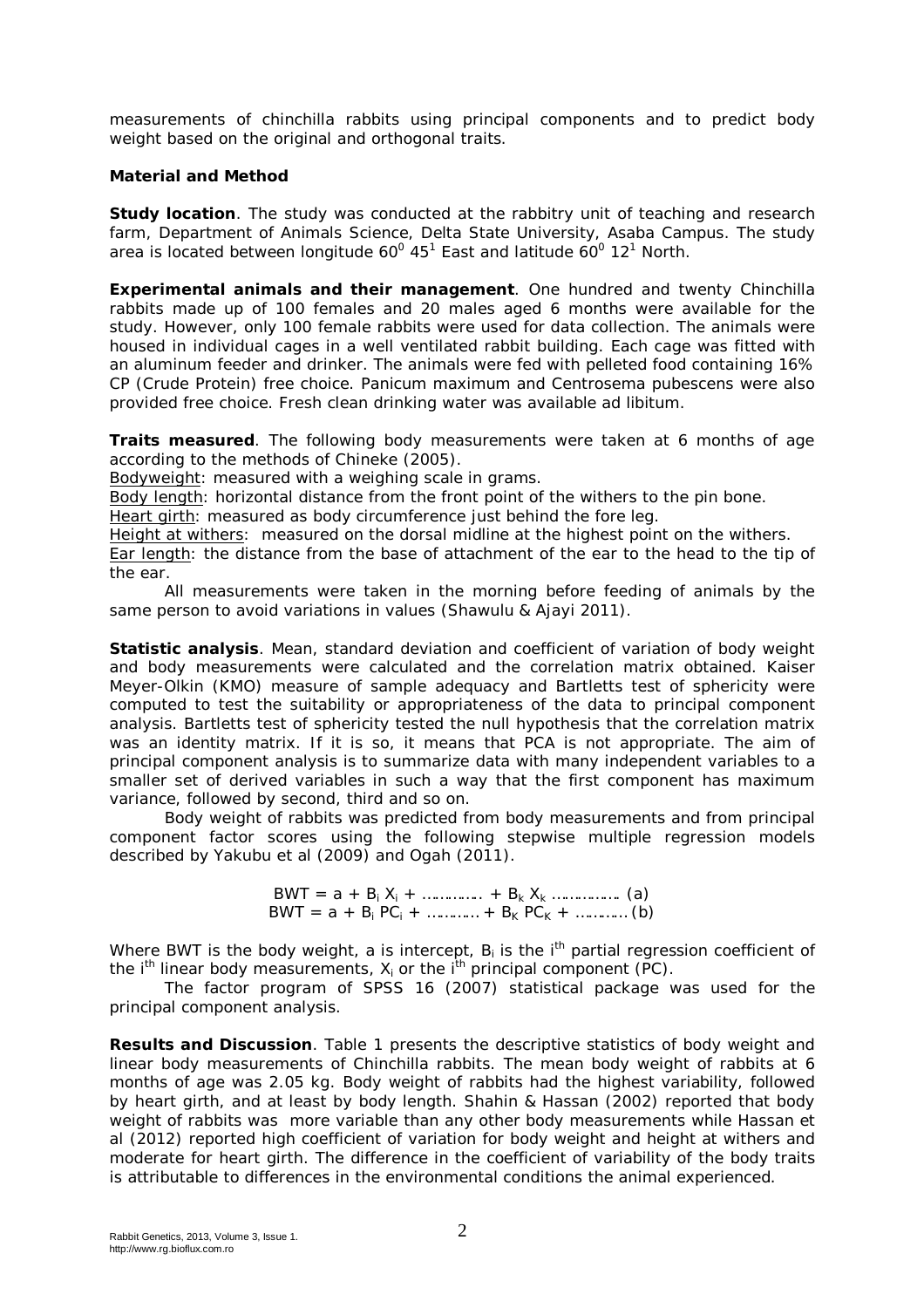Table 1

| Traits            | Mean  | SD   |       |
|-------------------|-------|------|-------|
| Body weight       | 2.05  | 0.30 | 14.80 |
| Body length       | 43.68 | 2.17 | 4.96  |
| Heart girth       | 24.98 | 2.00 | 8.00  |
| Height at withers | 14.49 | 0.80 | 5.49  |
| Ear length        | 10.56 | 0.73 | 6.90  |
|                   |       |      |       |

Descriptive statistics of body weight (kg) and linear body measurements (cm) of rabbits

SD - standard deviation, CV - coefficient of variation %

Pearson coefficients of correlation between body weight and body measurements are shown in Table 2.

Table 2

Pearson correlation coefficients between body weight and linear body measurements in rabbits

| Traits    | BW       | ΒL                       |                          | HG                       | НW                       |
|-----------|----------|--------------------------|--------------------------|--------------------------|--------------------------|
| <b>BW</b> | -        | $\overline{\phantom{0}}$ | $\overline{\phantom{0}}$ | $\overline{\phantom{0}}$ | $\overline{\phantom{0}}$ |
| BL        | $0.84**$ | $\overline{\phantom{0}}$ | $\overline{\phantom{0}}$ | $\overline{\phantom{0}}$ | $\overline{\phantom{0}}$ |
| EL        | $0.80**$ | $0.74**$                 | $\overline{\phantom{0}}$ | -                        | $\overline{\phantom{0}}$ |
| HG        | $0.84**$ | $0.76***$                | $0.71**$                 | $\overline{\phantom{0}}$ |                          |
| <b>HW</b> | $0.75**$ | $0.66***$                | $0.65**$                 | $0.65**$                 | -                        |

\*\* Correlation is significant at the 0.01 level (2-tailed), BW – body weight, HW - height at withers, BL - body length, EL - ear length, HG - heart girth.

Positive and highly significant (p<0.01) coefficients of correlation were obtained among the variables which ranged from 0.65 to 0.84. This implies high predictability among the variables. A similar observation was reported by Yakubu & Ayoade (2009) in New Zealand white x Chinchilla rabbits. The results of Kaiser - Meyer Olkin (KMO) measure of sampling adequacy (0.84) and Bartletts test of sphericity (Chi-square 167.87, p<0.01) showed that the sample size is adequate for PCA.

The summary of principal component analysis is presented in Table 3.

Table 3

| Variables           | Component | Communality | Component scores         |
|---------------------|-----------|-------------|--------------------------|
|                     |           |             |                          |
| Body length         | 0.901     | 0.813       | 0.292                    |
| Ear length          | 0.884     | 0.782       | 0.286                    |
| Heart girth         | 0.890     | 0.792       | 0.288                    |
| Height at withers   | 0.838     | 0.702       | 0.271                    |
| Eigenvalue          | 3.089     |             | -                        |
| % of total variance | 77.23     |             | $\overline{\phantom{0}}$ |

Summary of principal component analysis

The communalities ranged from 0.702 to 0.813 implying that each variables variance was well represented in the extracted components and hence PCA adequate. Only one principal component with eigenvalue greater than 1 was extracted after PCA, accounting for 77.23 % of the total variation in the original variables. The component could not be rotated because it defined only one dimensional space. The component represents the body dimension of rabbits. All the variables loaded strongly on the component showing the very high correlation between the two. The implication of this is that any of the body measurements could serve as a good predictor of body weight of rabbits. In a study by Yakubu & Ayoade (2009) two principal components were extracted which explained 90.27 % of the total variance.  $PC_1$  was highly correlated with body length, heart girth and thigh circumference while PC<sub>2</sub> was associated with ear length. The authors concluded that PC<sub>1</sub> was good estimator of general size. Similar finding was reported by Shahin & Hassan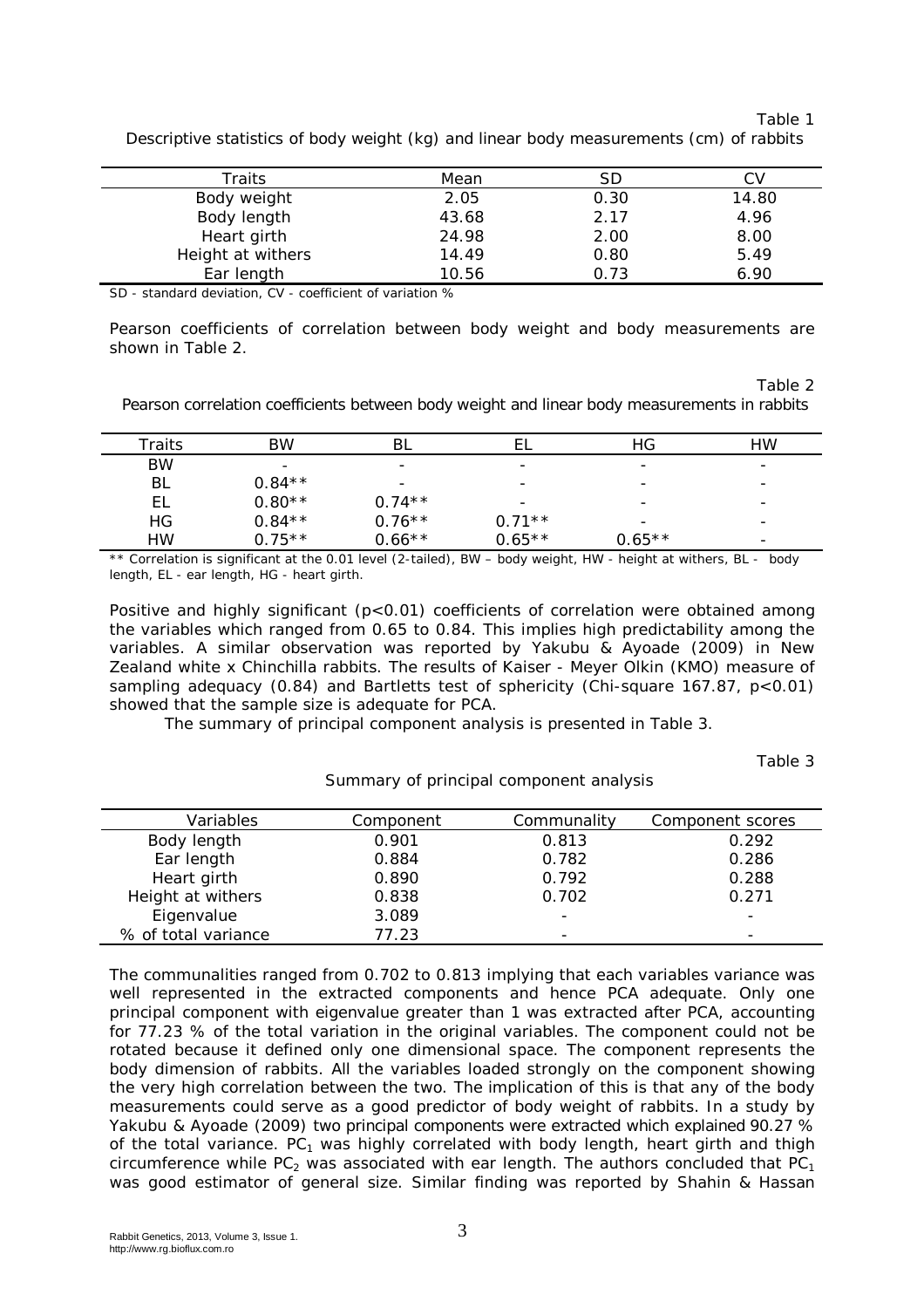(2000) in New Zealand white rabbits. The component score coefficients used to obtain principal component factor score for the prediction of body weight of rabbits ranged from 0.271 to 0.292 (Table 3).

The results of stepwise multiple regression analysis for predicting body weight from the original body measurements and their principal component factor score is presented in Table 4.

Table 4

Stepwise multiple regression of body weight on the original body measurements and their principal component

| Variables       | <b>Models</b>                                        | '%.   | S.E. |
|-----------------|------------------------------------------------------|-------|------|
|                 | <b>Body measurements</b>                             |       |      |
| BL              | $BW = -5.801 + 0.188BL$                              | 71.30 | 0.34 |
| BL, HG          | $BW = -4.752 + 0.113BL + 0.086HG$                    | 79.70 | 0.29 |
| BL, HG, EL      | $BW = -4.842 + 0.081BL + 0.066HG + 0.185EL$          | 83.20 | 0.26 |
| BL, HG, EL, HW  | $BW = -4.920 + 0.073BL + 0.059HG + 0.159EL + 0.06HW$ | 84.20 | 0.26 |
|                 | Orthogonal trait                                     |       |      |
| PC <sub>1</sub> | $BW = 2.672 + 0.575PC1$                              | 83.70 | 0.26 |

Body length alone predicted body weight of rabbits with 71.30 % accuracy. Addition of heart girth increased the accuracy of body weight prediction in rabbits to 79.70 %. This implies that body weight of rabbits could be predicted with a high degree of accuracy from body length and heart girth. Similar observation were reported by Obike et al (2010), Oke et al (2011) in rabbits, Taye et al (2012) in sheep, and Okpeku et al (2011) in goats. The combination s of body length, heart girth and ear length in the stepwise multiple regression model predicted body weight of rabbits with accuracy of 83.30 %. The best prediction equation (R2 = 84.20 %) was given by the combinations of body length, heart girth, ear length and height at withers. Principal component factor score predicted body weight of rabbits with accuracy of 83.70 % which is very close to the accuracy of prediction when the four variables were combined in a stepwise multiple regression model. The advantage of using principal component factor score over interdependent variables is that it circumvents multicollinearity which may occur when two or more variables are used as predictors in a multiple regression model. Multicollinearity causes unstable estimates of regression coefficients and unreliable predictions. Malau-Aduli et al (2004) suggested the use of principal component analysis and ridge regression to overcome the problem of multicollinearity in a multiple regression models.

**Conclusions**. Principal component analysis was used to summarize four interdependent variables into one principal component that describe the body dimension of rabbits. The principal component factor score predicted body weight of rabbits with accuracy of 83.70 % thereby circumventing multicollinearity which might occur when the interdependent variables are combined in a multiple regression model.

## **References**

Akanno E. C., Ibe S. N., 2005 Estimates of genetic parameters for growth traits of domestic rabbits in the humid tropics. Livestock Res Rural Dev vol 17, article no. 86.

- Cheeke P. R., Patton N. M., Lukefah S. D., Mcnitt J. I., 2000 Rabbits Production. 6<sup>th</sup> Ed Danville, 111: Interstate Printers and Publishers.
- Chineke C. A., 2000 Characterization of physical body traits of domestic rabbit in humid tropic. In Proceeding of the 2000 Animal Conference of the Nigerian Society for Animal Production pp. 237-239.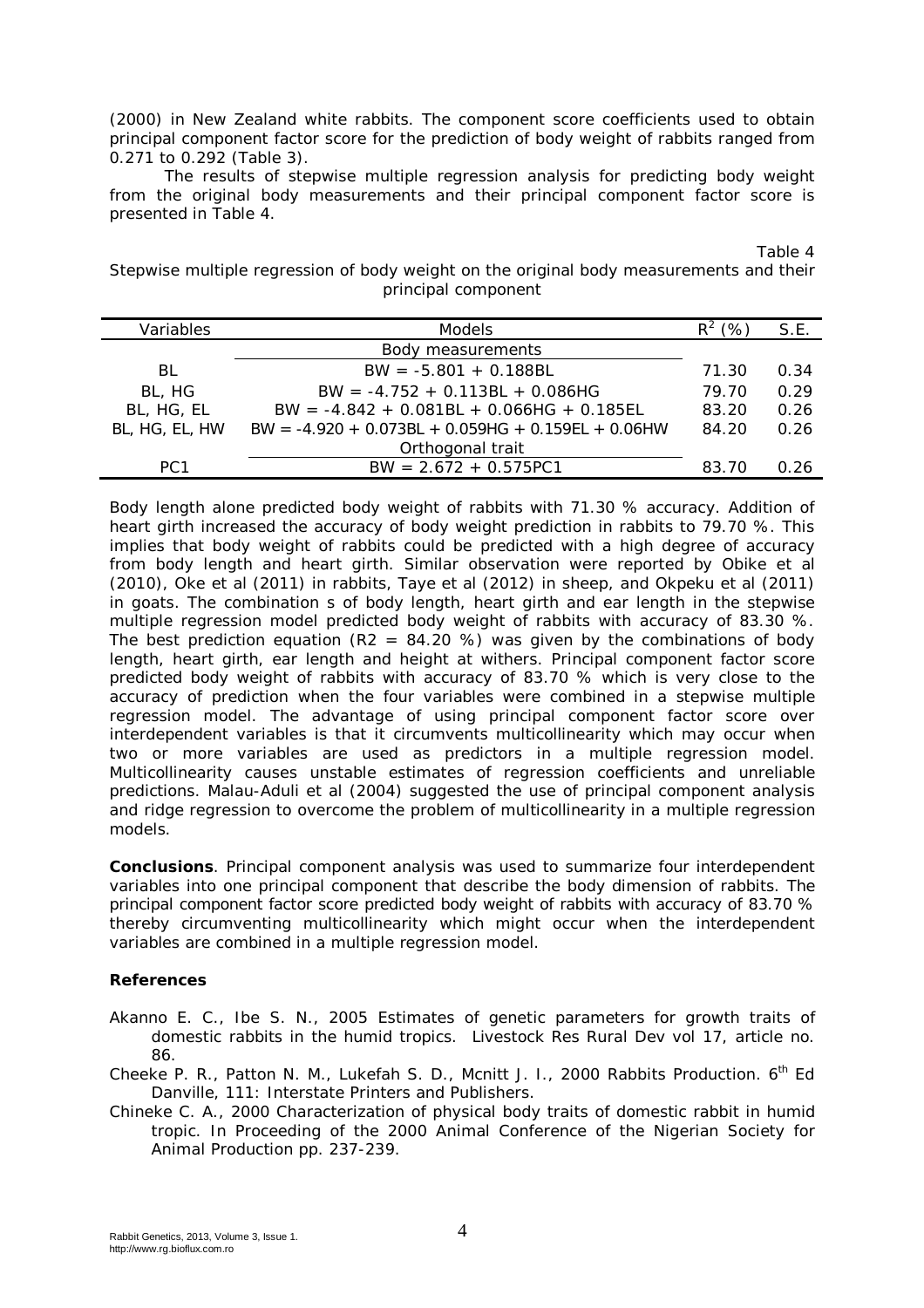- Chineke C. A., 2005 The relationships among body weights and linear dimensions in rabbit breeds and crosses. Journal of Animal and Veterinary Advances 4(9):775- 784.
- Ebegbulem V. N., 2012 Body conformation characteristics of domestic rabbits in humid tropical southern Nigeria. Journal of Agriculture and Veterinaty Sciences 4:65-70.
- Hassan H. E., Elamin K. M., Yousif I. A., Musa A. M., Elkhairey M. A., 2012 Evaluation of body weight and some morphometric traits at various ages in local rabbits of Sudan. J Anim Sci Adv 2(4):407-415.
- Malau–Aduli A. E. O., Aziz M. A., Kojina T., Niibayashi T., Osima K., Komatsu M., 2004 Fixing collinearity instability using principal component and ridge regression analysis in the relationship between body measurements and body weight in Japanese Black cattle. Journal of Animal and Veterinary Advances 3(12):856-863.
- Obike O. M., Ibe S. N., Oke U. K., 2010 Estimation of pre-and post-weaning bodyweight of rabbits in a humid tropical environment using linear body measurements. American–Eurasian J Agric & Environ Sci 9(4):440–444.
- Ogah D. M., 2011 Assessing size and conformation of the body of Nigerian indigenous turkey. Slovak J Anim Sci 44(1):21–27.
- Oke U. K., Herber U., Obike O. M., Ogbonnaya E. O., 2011 Effect of weaner body weight on growth traits of rabbits. Online J Anim Feed Res 1(1):22–27.
- Okpeku M., Yakubu A., Peters S. O., Ozoje M. O., Ikeobi C. O. N., Adebambo O. A., Imumorin I. G., 2011 Application of multivariate principal component analysis to morphological characterization of indigenous goats in Southern Nigerian. Acta Sgricultuae Slovenica 98(2):101–109.
- Oliveira M. C., Moura C. D., Arantes U. M., Faria E. B., Lui J. F., Caires D. R., 2005 Body measurements and its coefficient of correlation with the performance index of sexed rabbits slaughtered at different ages. Proceedings of the 8th World Rabbit Congress, September 7-10, 2004, Published in 2005, Mexico, pp. 110-113
- Orheruata A. M., Oyedeji J. O., Omoyakhi M., Ofuoma F., 2006 Post weaning body morphology to sexual maturity and carcass characteristics of rabbits in the humid rain forest zone of Nigeria. International Journal of Agricultural and Rural Development 7(2):40-47.
- Shahin K. A., Hassan N. S., 2000 Sources of shared variability among body shape characters at marketing age in New Zealand White and Egyptian rabbit breeds. Ann Zootech 49(5):435–445.
- Shahin K. A., Hassan N. S., 2002 Changes in sources of shared variability of body size and shape in Egyptian local and New Zealand White breeds of rabbits during growth. Arch Tierz 45(3):269–277.
- Shawulu J. C., Ajayi I. E., 2011 The effect of sexual dimorphism on some craniomorphometrical indices in the New Zealand White rabbit (*Oryctolagus cuniculus*). Journal of Agriculture and Veterinary Sciences 3:73-80.
- Taye M., Bimerow T., Yitayew A., Mekuriaw S. H., Mekuriaw G., 2012 Estimation of live body weight from linear body measurements for Farta Sheep. Online J Anim Feed Res 2(1):98-103.
- Tiamiyu A. K., Raji A. M., Babatunde B. B., Hamzet R. A., 2000 Interrelationship among live body measurements in medium breed rabbits. Proc 25th Ann Conf Nig Soc for Anim Prod (NSAP) 19-23 March 2000, pp. 252–253.
- Yakubu A., Ayoade J. A., 2009 Application of principal component factor analysis in quantifying size and morphological indices of domestic rabbits. Int J Morphol 27(4):1013-1017.
- Yakubu A., Kuje D., Okpeku M., 2009 Principal components as measures of size and shape in Nigerian indigenous chickens. Thai J Agric Sci 42(3):167-167.
- Zarneccki A., Ronningen K., Stolzman M., 1987 Multivariate statistical methods for quantifying size and shape differences between F1 crosses of different Friesian strains. Z Tierzuchtg Zuchtgsbiol 104:28-34.